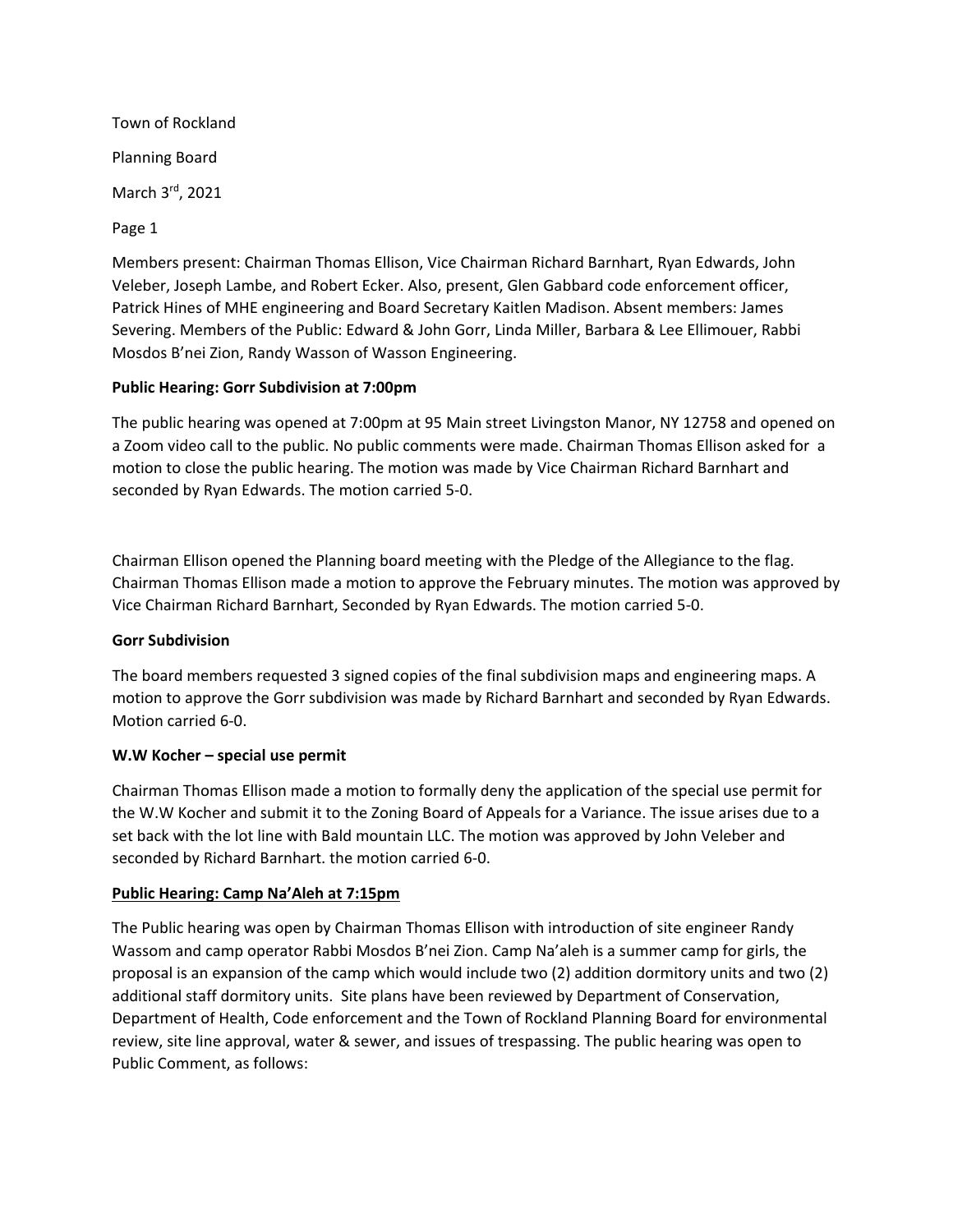Town of Rockland Planning Board March 3rd, 2021

Page 2

## **Camp Na'Aleh Public hearing Comments:**

Attending by zoom video: Claire & Gary Taggart, Elena Goyance, Zintis Muinzits, Art Reigal (Chairman ZBA), Diane Beveridge, Amy & Jeff Brightfield, Sarah Von Hoven, Everardo Goyances, Robin Levy, Delaware Highlands conservation Nicole DeCarolis

- Barbara & Lee Ellimouer: concerns of trespassing, noise complaints
- Sarah Von Hoven: time schedule of construction, noise complaints construction, emergency speakers / illegal use, loud campers, issues with blockage of the agreed upon road entrance / an easement, traffic due to increased population, concerns for wildlife & conservation, light pollution for sign lighting, public health concern due to a lack of mask wearing during summer of 2020
- Diane Sprague: traffic & pollution complaint, concern of public health due to a lack of mask wearing by campers in summer of 2020, noise complaint, wildlife concern – increase in bears
- Elena Goyanes: noise complaint, trespassing
- Jeff Brightfield: noise complaint, issue with emergency speakers, wildlife concerns increase in bears
- Diane Beverridge: noise complaints, trespassing, the feeding of farm animals, traffic, speeding and road blockage issues
- Linda Miller: Noise complaint, trespassing
- Claire & Gary Taggart: trespassing, garbage issue, wildlife concerns increase in bears, issues with blockage of the agreed upon road entrance / easement, traffic due to increased population, public health concern due to a lack of mask wearing during summer of 2020.

# Letters submitted to public hearing by

- Rocco Mesiti noise complaint
- Joseph & Alicia Allard noise complaint
- Diane Sprague public health concern due to a lack of mask wearing during summer of 2020

Chairman Thomas Ellison made a motion to close the Public hearing at 8:15pm, The motion was approved by John Veleber and seconded by Richard Barnhart, Motion carried 6-0.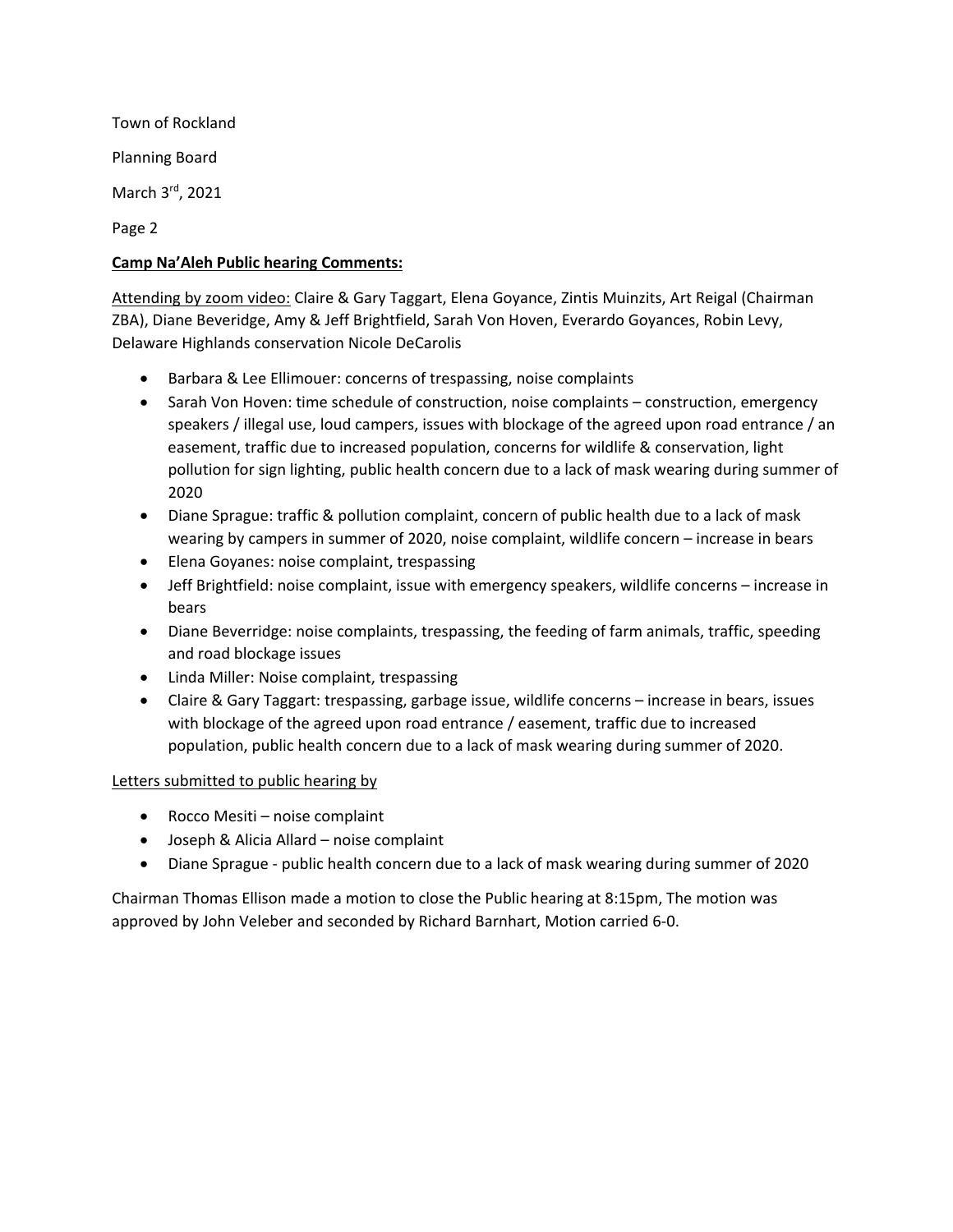Town of Rockland Planning Board March 3rd, 2021 Page 3

## **Camp Na'Aleh – Special Use Permit**

Chairman Thomas Ellison reopened the Planning board meeting with the review of the public comments given on the Camp Na'aleh special use permit with Camp owner and Director Rabbi Mosdos B'nei Zion, and Randy Wassom of Wassom Engineering.

The proposed fence and trail cameras previously discussed would be used to keep the garbage on the property and help deter trespassing, and graffiti by the campers. Trail cameras can be used as a deterrent according to Code enforcement Officer Glen Gabbard and MHE engineer Patrick Hines. In addition to the noise complaints, the use of the speaker system outside of emergency use only must be looked into and have to have some form of repercussion if used outside of the intended use. The Board discussed the town noise ordinance with the code enforcement officer.

Further complaints were touched upon about the increased sightings in bears in and around the properties, due to the amount of garbage and possible lack of sanitation on the property. Rabbi B'nei Zion said that there is two (2) maintenance staff, and the campers are responsible for cleaning up after themselves in most cases.

Rabbi Mosdos B'nei Zion was questioned about the use of the gate and security guard on the property. The gate is closed from Friday starting at sundown and reopened on Saturday night only during the months of July and August to adhere to Jewish law of Shabbat. The Guard is to keep uninvited parents away from the children during camp operation. The issue of denied access of the entry road with the easement agreement due to a closed gate and security guard was founded to be a violation of the agreement. A consensus was found that the gate must be removed.

The issue of increased traffic and air pollution due to busses idling on Parkston Road and Debruce road was brought up by Vice Chairman Richard Barnhart. Rabbi B'nei Zion spoke about different camps coming to participate in different sporting events through out the course of the summer camp program. Kids do not stay over night and the increased number of kids is only for 2 hours maximum. The number of buses vary from 2-5 buses. Camp regulations dictate the campers are not to leave the campgrounds , so buses could not be left on the road which is outside the campgrounds.

Further review of the overall site and engineering plan will be done by Patrick Hines of MHE engineering, with comment letter to follow. The Planning board will contact Town of Rockland Attorney Ken Klein to put together a letter to be submitted with review of the special use permit application.

A ten (10) day period starting from March  $3<sup>rd</sup>$ , 2021 will be left open for further public comment to be submitted in writing to the Town of Rockland Planning board and Town of Rockland Town board for further review.